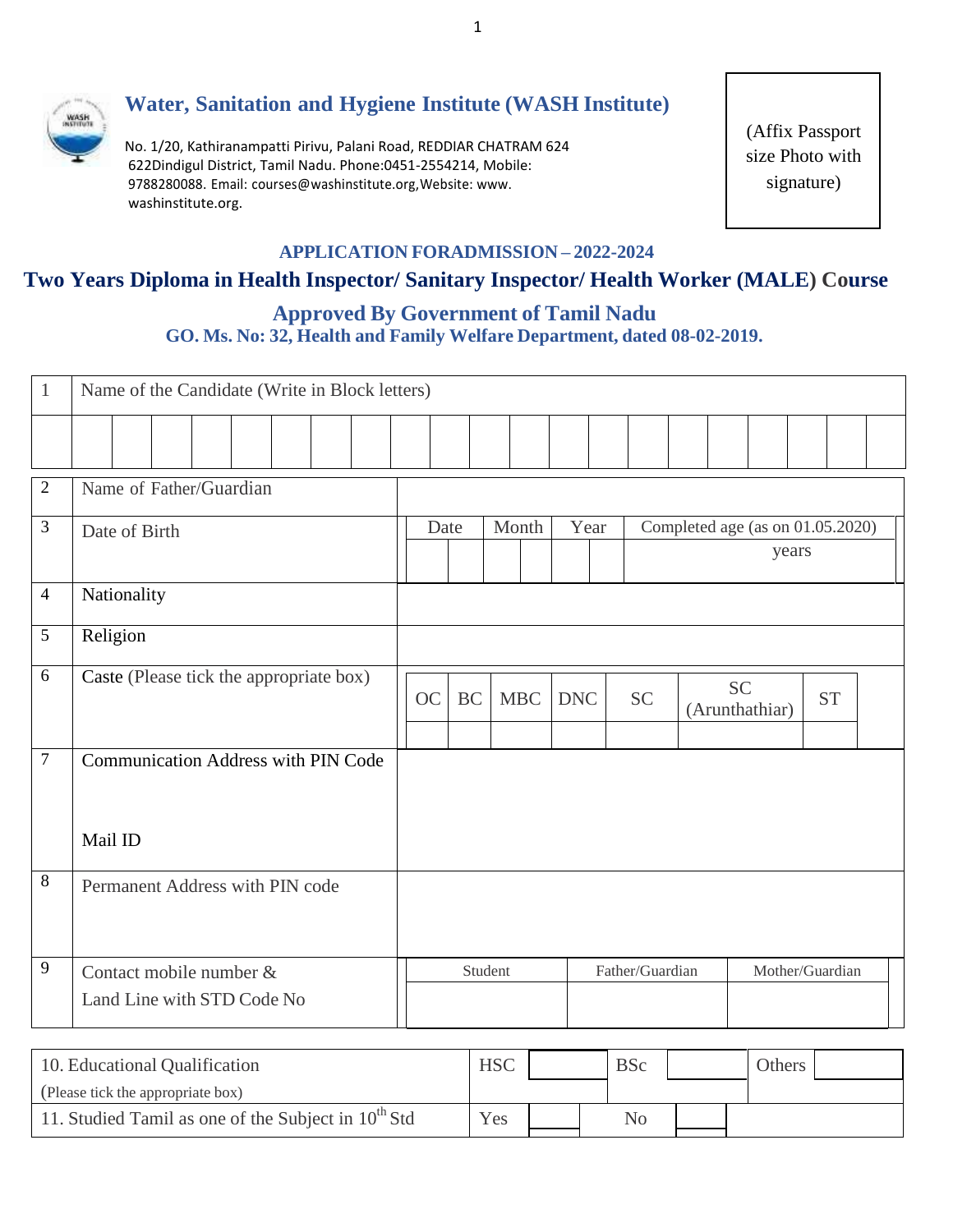| 12. Qualifying Examination $+2$ (HSC) passed                    |                              |               |                                        |                                                                                                    |  |
|-----------------------------------------------------------------|------------------------------|---------------|----------------------------------------|----------------------------------------------------------------------------------------------------|--|
| With Subjects:                                                  |                              |               |                                        |                                                                                                    |  |
| <b>Biology</b>                                                  |                              | <b>Botany</b> |                                        | Zoology                                                                                            |  |
|                                                                 |                              |               | Document to be enclosed (Tick the Box) |                                                                                                    |  |
| Copy of Mark statement/ Grade $(10^{th} \& 12^{th} \text{Std})$ |                              |               |                                        |                                                                                                    |  |
| Copy of community certificate, Transfer Certificate             |                              |               |                                        |                                                                                                    |  |
| Two self-addressed stamped envelope for Rs 10 each 27 x 11 CM   |                              |               |                                        |                                                                                                    |  |
| <b>Institute payable at Dindigul</b>                            |                              |               |                                        | Application Fee: Rs. 500/. By Cash / Demand Draft (DD) - in favor of Water, Sanitation and Hygiene |  |
| Two copies of Recent Passport size Photos                       |                              |               |                                        |                                                                                                    |  |
|                                                                 | DECLARATION BY THE APPLICANT |               |                                        |                                                                                                    |  |

### I declare that the entries made by me and the documents submitted in support of the information furnished by me in the application form are true in all respects and in case any entry or information or document is found to be false, this shall entail automatic cancellation of my admission besides rendering me liable to such action asthe Institute may deem proper. I note that my admission to the Institute and my continuance on its roll are subject to the provisions ofthe Institute rules and instructions, which are issued fromtime to time. I shall abide by the rules of discipline and proper conduct, which are framed in this regard.

Place:

#### Date: **SIGNATURE OF THE APPLICANT**

#### **DECLARATION BY THE PARENT / GUARDIAN**

Particulars given above are correct and, I declarethat my Son / Daughter will abide bythe rules of the Institute/ concerned GO, if admitted.

Place:

#### Date: **SIGNATURE OF THE PARENT/GUARDIAN**

#### **Sponsorship Certificate (if applicable)**

I declare that the candidate is sponsored by me is a regular employee. I am also enclosing the proof of appointment indicating the duration.

Place:

#### Date: Seal: **SIGNATURE OF THE SPONSORING AUTHORITY Name of the Authority**

| <b>EVALUE OF the AUGHOLITY</b>                   |  |                |                                           |     |                |  |
|--------------------------------------------------|--|----------------|-------------------------------------------|-----|----------------|--|
| <b>DD</b> / Bank Details<br>Name of the Bank: DD |  | For Office Use |                                           |     |                |  |
|                                                  |  | N <sub>o</sub> | Application received date :               |     |                |  |
|                                                  |  |                | Copy of Mark statement enclosed           | Yes | No             |  |
| Date of DD                                       |  |                | Copy of community certificate & TC        | Yes | N <sub>o</sub> |  |
| Amount                                           |  |                | enclosed                                  |     |                |  |
|                                                  |  |                | Cash received / DD enclosed               | Yes | N <sub>o</sub> |  |
|                                                  |  |                | All the information filled in application | Yes | No             |  |

2